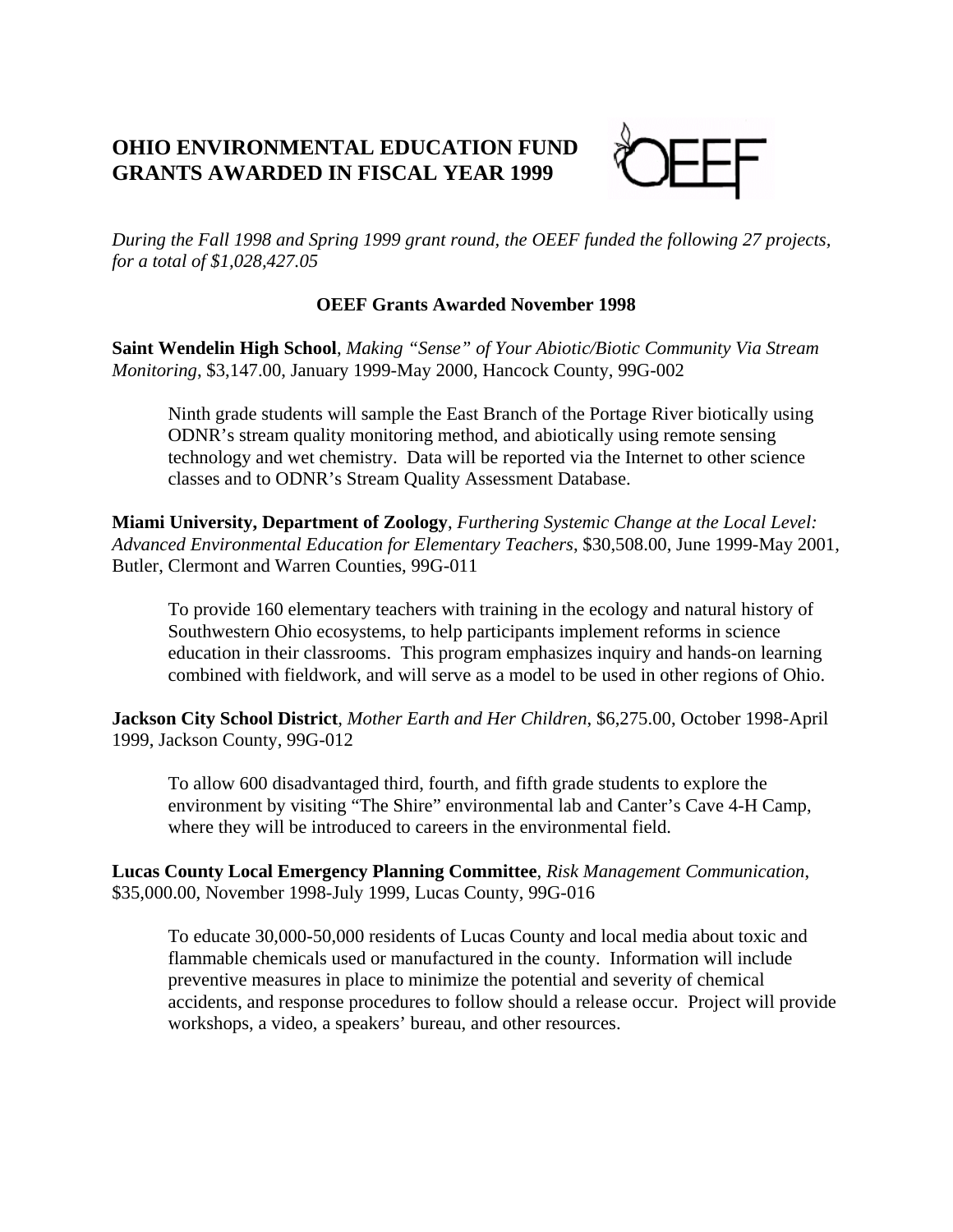## **Columbus State Community College, Department of Biological and Physical Sciences**,

*Youth Experience Science (Y.E.S.) Environmental Education Program*, \$47,971.00, June 1999- December 2000, Franklin County, 99G-019

To allow 96 minority and economically disadvantaged middle school students to attend a two-week summer environmental science camp featuring field and laboratory experience, experimental design, hypothesis formulation, data collection and analysis. The project also provides these at-risk students selected by middle school science teachers with 20 weeks of mentoring, emphasizing environmental science and engineering careers.

**The Winner's League Foundation**, *Eco Profile Information Curriculum*, \$49,546.00, November 1998-December 1999, Franklin County, 99G-032

To allow middle school students to evaluate everyday consumption choices in households and local businesses in terms of their impacts on natural resource depletion and environmental degradation. Teacher's Guide and Eco Profile tools and learning materials will be developed, piloted, refined, and implemented in four diverse schools and at least 24 central Ohio businesses.

**Ohio Department of Health**,  $7<sup>th</sup>$  and  $8<sup>th</sup>$  Grade Indoor Air Quality Education Project, \$49,911.00, November 1998-November 1999, Delaware, Fairfield, Franklin, Hocking, Knox, Licking, Madison, Perry, Pickaway, and Union Counties, 99G-035

To develop and distribute materials related to indoor air quality and introduce them to middle school science teachers and curriculum advisors in 10 counties through workshops led by Ohio Department of Health staff.

**Seal of Ohio Girl Scout Council**, *Hands-On, Minds-On Environmental Education*, \$14,418.70, May 1999-July 2000, Franklin County, 99G-036

To allow 1500 at-risk inner city fourth grade students to study the Big Darby ecosystem through a field trip to the Elam Education Center and Camp Ken-Jockety, led by trained Girl Scout naturalists. Project includes pre-and post-visit activities and testing.

**Cleveland State University**, *Investigating Your Environment: Schoolyard Science*, \$28,026.00, May 1999-December 1999, Cuyahoga and Lorain Counties, 99G-037

To create an understanding of the urban environment for 400 middle school students via a week-long teacher training workshop and follow-up one-day workshop to assess use in the classroom. Program will enhance scientific method skills of teachers and students through experiments and a final project.

**Cleveland Public Schools/Garrett Morgan Cleveland School of Science**, *The Crooked River*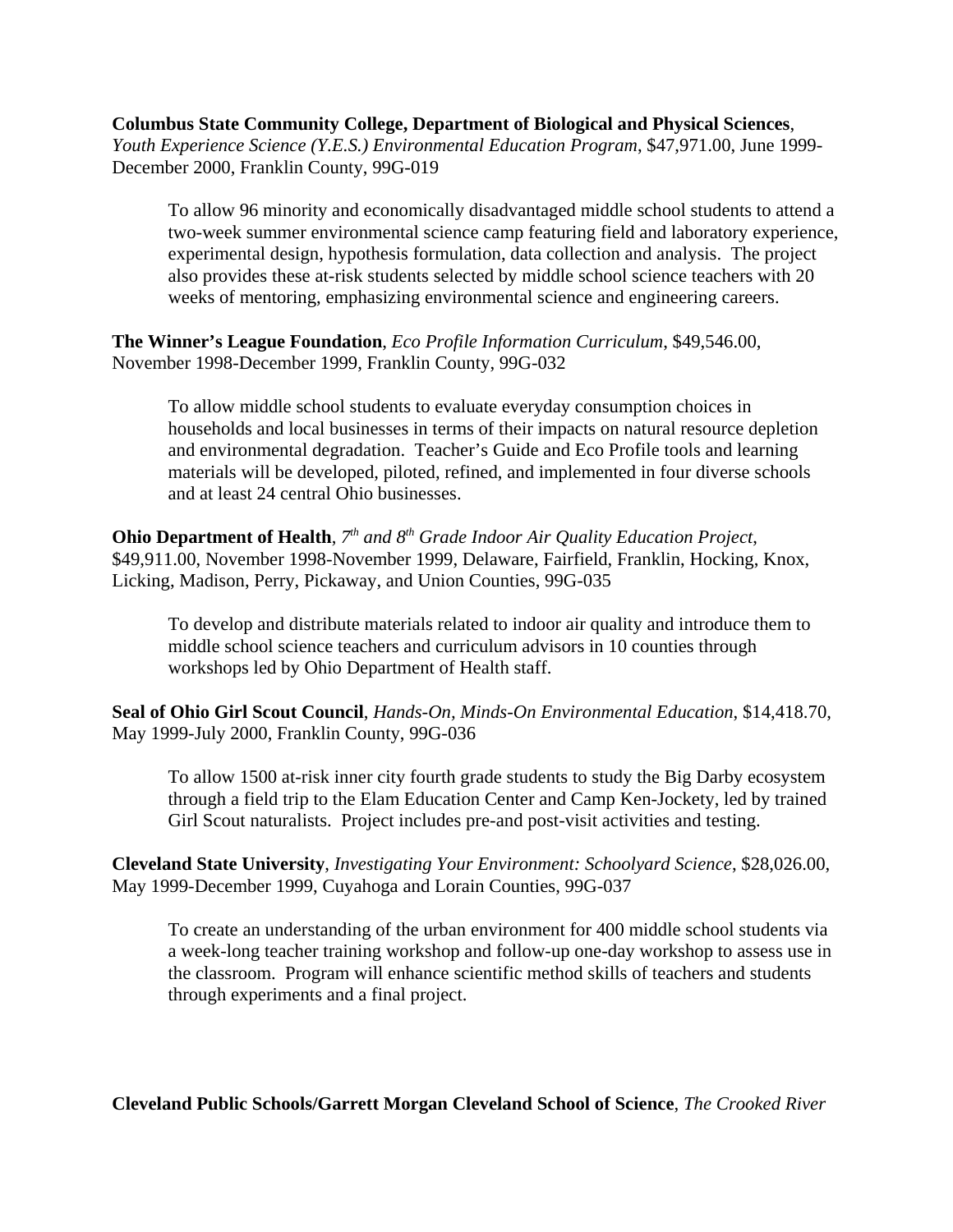*Observation Patrol*, \$49,049.00, November 1998-June 2001, Cuyahoga County, 99G-038

In partnership with the U.S. Coast Guard, to engage middle school students in map reading, data analysis, field sampling, and water quality testing of the upper Cuyahoga and Lake Erie. Students will study the effects and interaction of water quality, topography, and regional development on the River and Lake.

**Automotive Service Association of Ohio, Inc.**, *Project for a Self-Help Guide to Environmentally Sound Automotive Service Operations*, \$50,000.00, November 1998-May 2001, statewide, 99G-045

To provide a self-help manual and local workshops to assist automotive service, collision and transmission repair businesses in compliance with regulations pertaining to hazardous and solid waste management, air and water pollution control. Program will award shops with a certificate indicating compliance with sound environmental practices.

**Athens County Educational Service Center**, *Environmental Education Center for Problem Solving*, \$49,579.00, October 1998-May 2000, Athens and Perry Counties, 99G-052

To construct an Environmental Education Center in existing buildings at natural sites located at or near the school districts, with a library, lab equipment, web page, and facilities to display student projects and make presentations. Project includes in-service training for teachers to develop student teams to solve local environmental problems.

**Ohio Energy Project**, *Power Partners Program*, \$49,995, May 1999-April 2000, statewide, 99G-060

Builds on two previous OEEF grants (96G-160 and 97G-120) and ongoing efforts by American Electric Power, the Ohio Department of Development Office of Energy Efficiency and other partners, to educate students and teachers about energy efficiency and consumption. Provides workshops and materials to enable 15 more school districts to use an Energy Cycle in their classrooms to educate 510 teachers and 8,500 students about ten different kinds of energy, lighting, electrical safety, energy transformations and efficiency.

**Wright State University,** *Southern Ohio GLOBE Environmental Science Education Initiative*, \$38,487, May 1999-June 2000, southwest Ohio, 99G-064

Provides equipment and training for 30 K-12 teachers to utilize the Global Learning and Observations to Benefit the Environment (GLOBE) program. Students use scientific protocols to monitor local atmospheric, climate, land cover, hydrology and soil conditions, and post data into a global database via linked internet web sites. (See also OEEF Grant 99G-108.)

**Mahoning Valley/Northeast Ohio Camp Fire Council**, *Kaleidoscope of Environmental*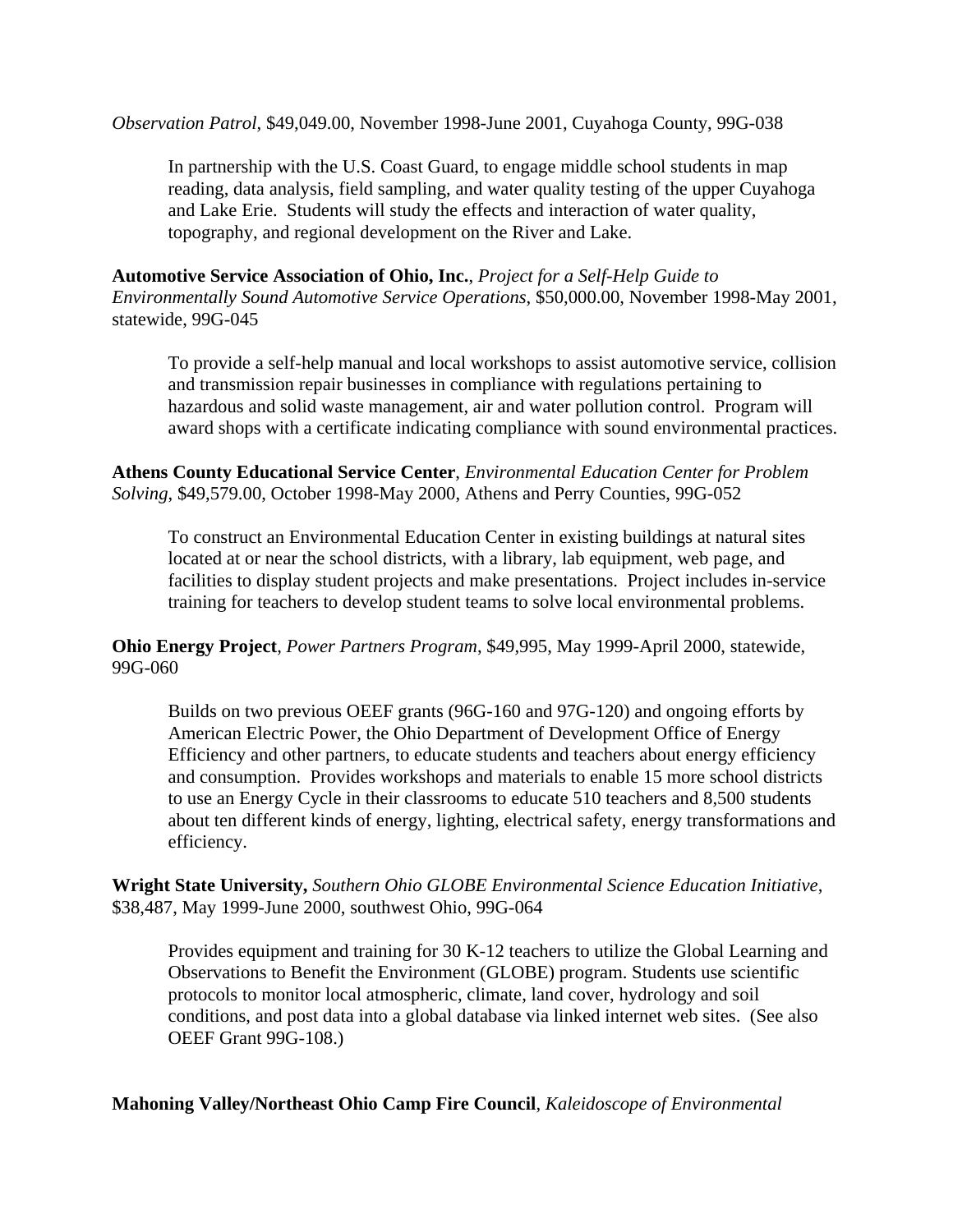*Experiences*, \$27,823.70, May 1999-April 2000, Mahoning County, 99G-067

Provides twice-weekly life sciences programs for 30 at-risk inner city Youngstown 5-10 year olds for one year, accompanied by bimonthly environmental service projects, field trips, and use of a land lab at the McGuffey Historical Site. Project will equip an interactive environmental learning center for ongoing use, and student progress will be evaluated by the Youngstown State University Center for Human Services Development.

**Walnut Hills High School Alumni Foundation**, *Walnut Hills High School Arts and Science Center*, \$48,779, June 1999-June 2000, Hamilton County, 99G-069

A new Outdoor Learning Center will include a flowing stream system with intermittent ponds and wetlands, bordered by sloping land surfaces with selected terrestrial landscapes. This facility will be used by general and advanced placement science classes in grades 7-12. Project provides supplies and equipment to include environmental applications in earth sciences, geology and geomorphology, biology and ecology, chemistry and physics. A new Environmental Science Advanced Placement course will be added to the curriculum.

**Trumbull County Health Department**, *Trumbull County Stream Quality Monitoring Program*, \$48,653.53, May 1999-November 2001, Trumbull County, 99G-073

Develops and trains a volunteer stream quality monitoring program involving four organizations and 335 students from eight schools. Students and volunteers will participate in workshops, survey macroinvertebrate populations, conduct stream-walk appraisals, and share the results via a county database and internet web site.

**ParkWorks (formerly Clean-Land, Ohio),** *Changing Lands*, \$45,225.00, July 1999-August 2000, Cuyahoga County, 99G-076

Provides a series of Saturday workshops for a group of students, parents and teachers from the Garrett Morgan School of Science, an inner-city magnet middle school in Cleveland. Workshops will include lecture/discussion, field trips and role-playing exercises that focus on various ecosystems, urban sprawl, land use planning, and tradeoffs between environmental protection and economic development. Workshop materials will be developed into a program guide for broader distribution among area teachers and organizations.

**The Why Not Corporation**, *Renewable Energy Multimedia Curriculum*, \$48,500, June 1999- January 2001, Greene, Hamilton, Miami and Montgomery Counties, 99G-079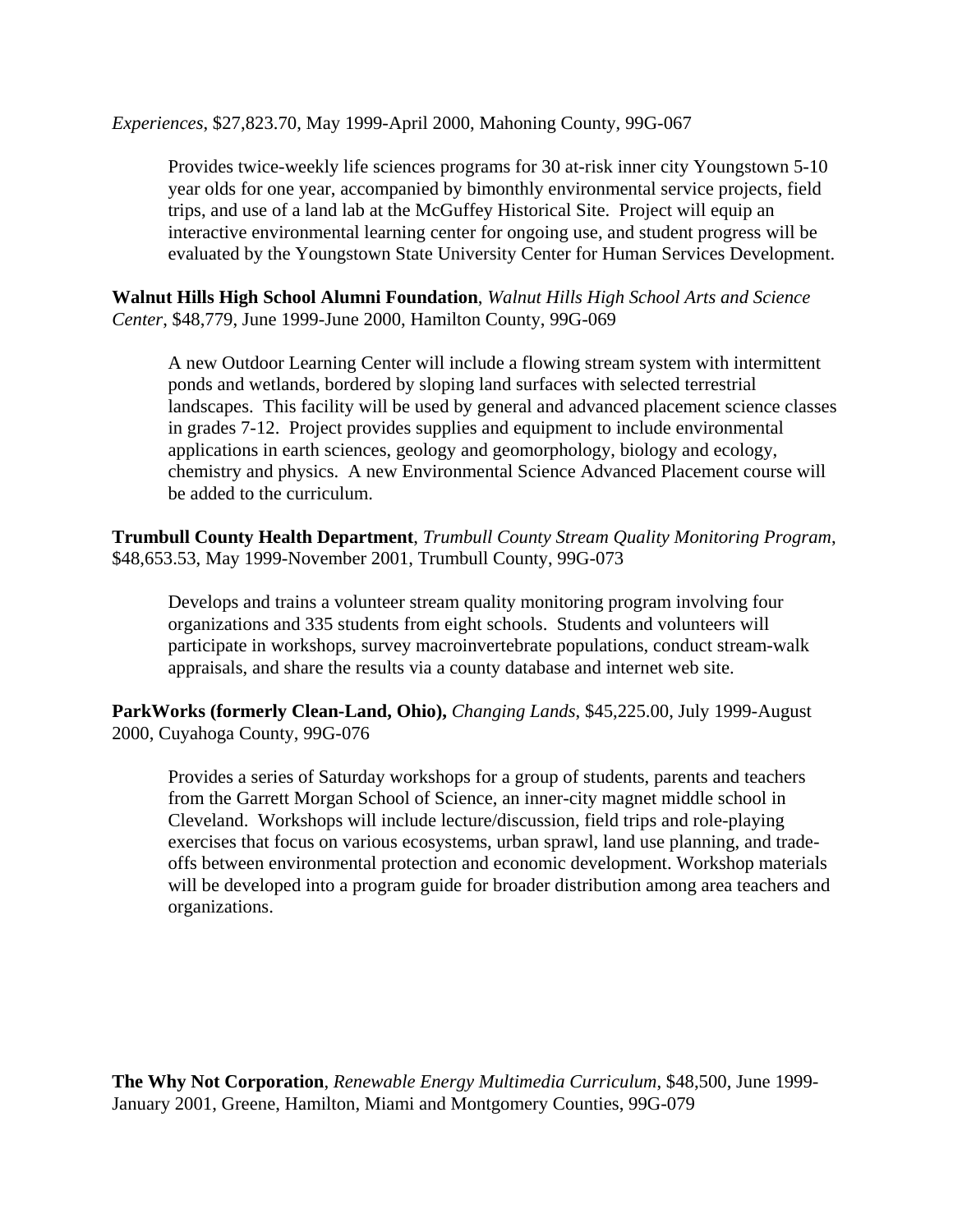Builds on an existing NASA grant that established photovoltaic (solar cell) and wind generator arrays at Wilberforce University and the Glen Helen Nature Center's Trailside Museum, to demonstrate renewable energy generation and use by the buildings. This project will develop a multimedia curriculum for  $5<sup>th</sup>$  and  $7<sup>th</sup>$  graders allowing students to utilize real-time data from these projects. Components include a video, CD-ROM with Internet links, curriculum guide for teachers, and a classroom model wind-solar generating system. Curriculum includes units on technology, site selection, aesthetics, environmental factors, utility regulations, energy consumption and efficiency. Master teachers in public and Montessori schools in the four counties will assist in developing and testing the curriculum, which will eventually be widely marketed.

**Ohio State University Extension**, *Community Garden*, \$31,899, May 1999-October 2000, Licking County, 99G-081

Involves 50 youth ages 14-17 assigned to community service by the Licking County Juvenile Court in a community garden over the course of two growing seasons. Students receive training in garden design; traditional, organic and Native American farming methods; composting; erosion control; and ground water protection. Students from local 4-H programs participate as student mentors. Garden produce is provided to underprivileged households.

**Clean Air Conservancy**, *Teaching Cleaner Air Workshop*, \$44,015.92, May-December 1999, statewide, 99G-083

Provides training for 300 middle school science teachers to use a new curriculum demonstrating the relationship between electricity usage and pollution emissions. Teachers will learn to conduct classroom experiments that include identifying pollutants such as sulfur dioxide, nitrogen oxides and carbon dioxide in the immediate environment, and building a small-scale wet scrubber to replicate the air pollution control technology available to utilities.

**Ohio University Southern Campus**, *OUSC/Wayne National Forest Nature's Classroom Program*, \$47,133, May 1999-April 2001, Lawrence County, 99G-091

Equips a Nature's Classroom environmental and conservation study center at the Wayne National Forest Vesuvius Lake recreational area for use by OUSC students, pre-service and in-service classroom teachers, K-12 students, and visitors to the Forest. Project includes training programs targeting each of these user groups.

**The Nature Center at Shaker Lakes**, *Pre-School Environmental Education*, \$15,230, June 1999-August 2000, Cuyahoga County, 99G-094

An Early Childhood Education Specialist will provide bi-weekly nature study programs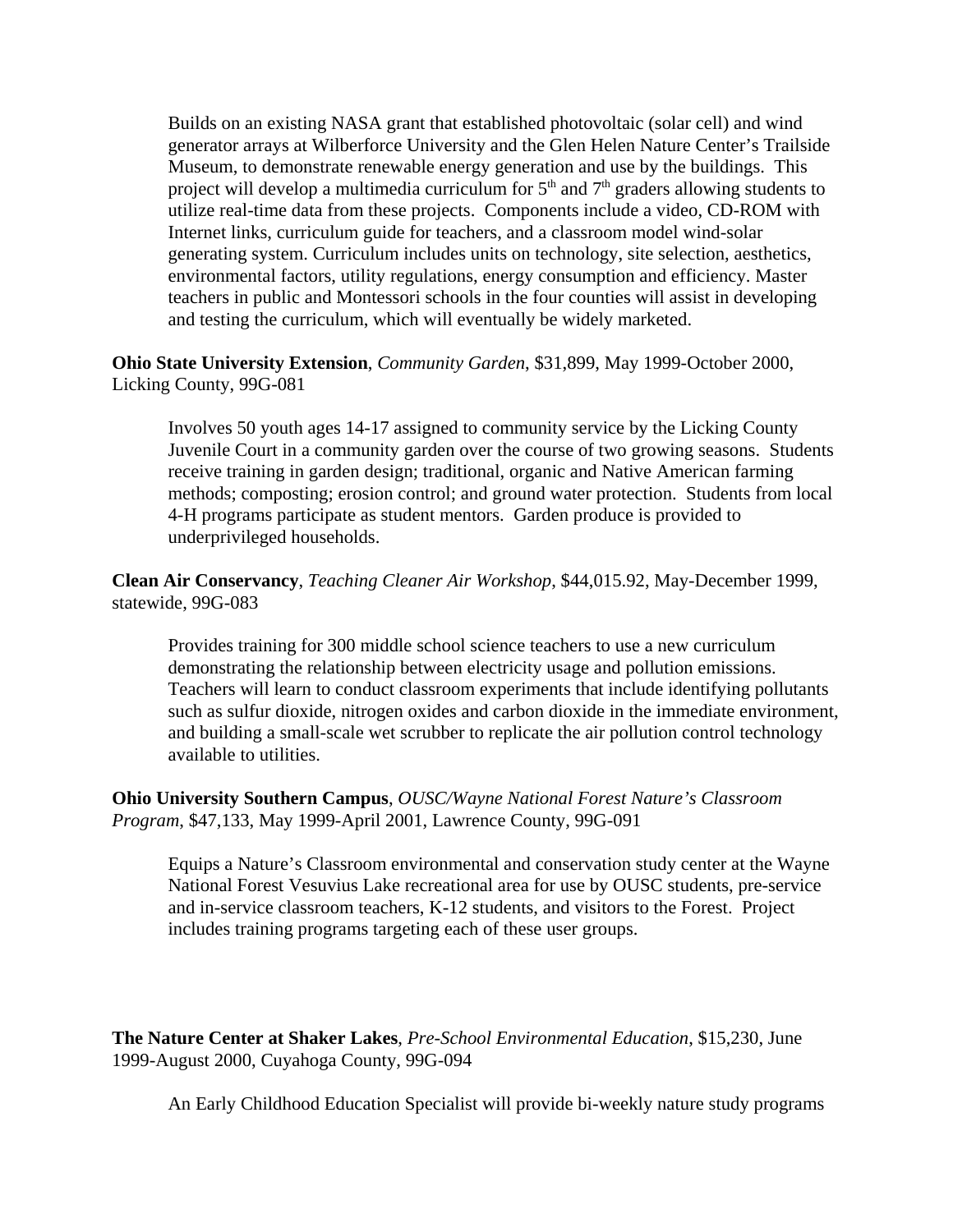for Cleveland-area inner city Head Start classes. Project includes indoor and outdoor components, participation by parents and siblings at seasonal activities, and training workshops for Head Start teachers.

**Ohio EPA, Southwest District Office/Small Business Assistance Office/Office of Pollution Prevention**, *Waste Reduction Ideas for the Transportation Industry: Case Study Success Stories,* \$19,500, May 1999-April 2000, statewide, 99G-096

Develops a 15-minute video demonstrating success stories of pollution prevention and waste reduction in businesses doing motor vehicle and equipment maintenance and repair. Product will be distributed via trade organizations such as the Automotive Service Association of Ohio, the Association of Equipment Dealers, and the Ohio Chapter of the National Auto Dealers Association, as well as high school and adult education vehicle repair programs. Project supplements an ongoing OEEF grant project developing a compliance manual and workshops for automotive service businesses (99G-045).

**Rural Action, Inc.,** *Rural Action Environmental Learning Project,* \$49,871, September 1999- May 2001, Athens and Vinton Counties, 99G-105

Provides half-day and full-day outdoor environmental programs for 2500 students in grades 1-8 in three school districts, using episodes from Project WET, Project WILD, Project Learning Tree, and other recognized curricula. Project includes training for intern and volunteer high school students, a one-day in-service workshop for 40 area teachers, and a *SchoolLinks* environmental web site linking schools with local environmental projects and programs. Project builds on a previous OEEF grant to the Athens County Educational Service Center, Hocking College and other local school districts (99G-052).

**Case Western Reserve University Office of Student Community Services**, *Aquatic Quality Urban Action Corps: Expansion of Urban Watershed Education*, \$50,000, May 1999-August 2000, Cuyahoga County, 99G-107

Trains a corps of CWRU student environmental educators to assist Cleveland area science teachers and staff from Ohio State University Extension 4-H and the Nature Center at Shaker Lakes in providing weekly after-school watershed stewardship programs for at least 300 8-12 year olds during the school year and summer, and inschool environmental programs at an inner-city elementary, middle and high school. Involves the youth served in community presentations, and provides watershed stewardship information and volunteer opportunities to at least 100 adults in the surrounding neighborhoods. Expands on a previous OEEF grant (96G-156).

**Stark County Educational Service Center**, *Stark County Environmental Literacy Initiative,* \$49,984, May 1999-May 2001, Stark County, 99G-108